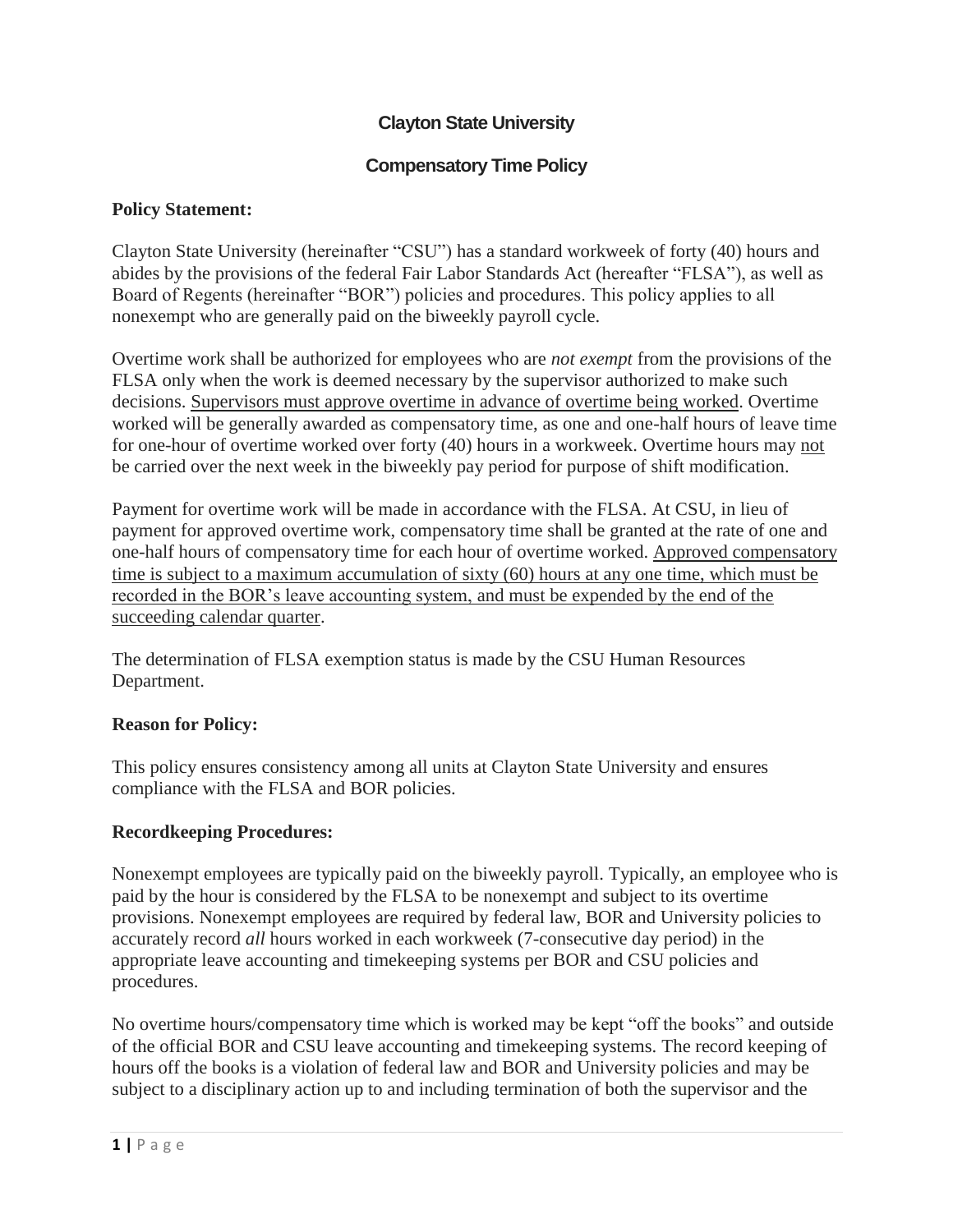employee for falsification of official records, and/or failure to follow established policies and procedures. Hours worked must be recorded in the appropriate recordkeeping system correctly on the day the work actually occurs, such as 8 hours on Monday, 6 hours on Tuesday, etc.

Supervisors are required to approve overtime hours preferably in writing e.g. email, before they are worked by a nonexempt employee. Supervisors may wish to modify a nonexempt employee's work schedule/shift during the 7-conseuctive day workweek, so that the nonexempt employee does not exceed forty (40) hours worked during the workweek.

Each 7-consecutive day workweek stands alone for purposes of computing overtime, which will be awarded as compensatory time and recorded in the BOR and CSU official leave accounting and timekeeping system. Overtime hours worked during one workweek may not be carried over to another workweek during the biweekly pay period or to another biweekly pay period. Schedule/shift modification may only be done during the 7-consecutive day period in which the overtime is earned.

Supervisors are directly accountable and responsible for properly managing overtime which is worked and ensuring it is approved in advance of it being worked and properly record kept, as required by the FLSA.

In addition, when a nonexempt employee resigns, supervisors should endeavor to schedule a nonexempt employee so that any unused compensatory time is used prior to the employee's separation date.

The order in which an employee will use earned compensatory time will be as follows:

- 1. Compensatory time must be used prior to the employee using any annual leave and/or sick leave.
- 2. Annual leave or sick leave may not be used prior to compensatory time being exhausted either within the calendar quarter which it is earned or the succeeding calendar quarter. It is a requirement to apply the use of compensatory time to an employee leave situation if compensatory time has been recorded in the leave accounting and timekeeping system.

# **Payment of Compensatory Time and Scheduled Use**

- 1. Overtime, which is awarded as compensatory time to a nonexempt employee may not be lost.
- 2. Unused Compensatory Time must be paid out if not used by the end of the succeeding quarter at the employee's current rate of pay.
- 3. Unused Compensatory Time balances must be paid out if an employee separates from CSU at the employee's current rate of pay.
- 4. Managers should ensure that Compensatory Time balances are used by the end of the succeeding quarter and when possible prior to an employee's separation.

Question on recording hours worked including standard workweek hours, overtime hours, and leave usage should be directed to the CSU Human Resources Department.